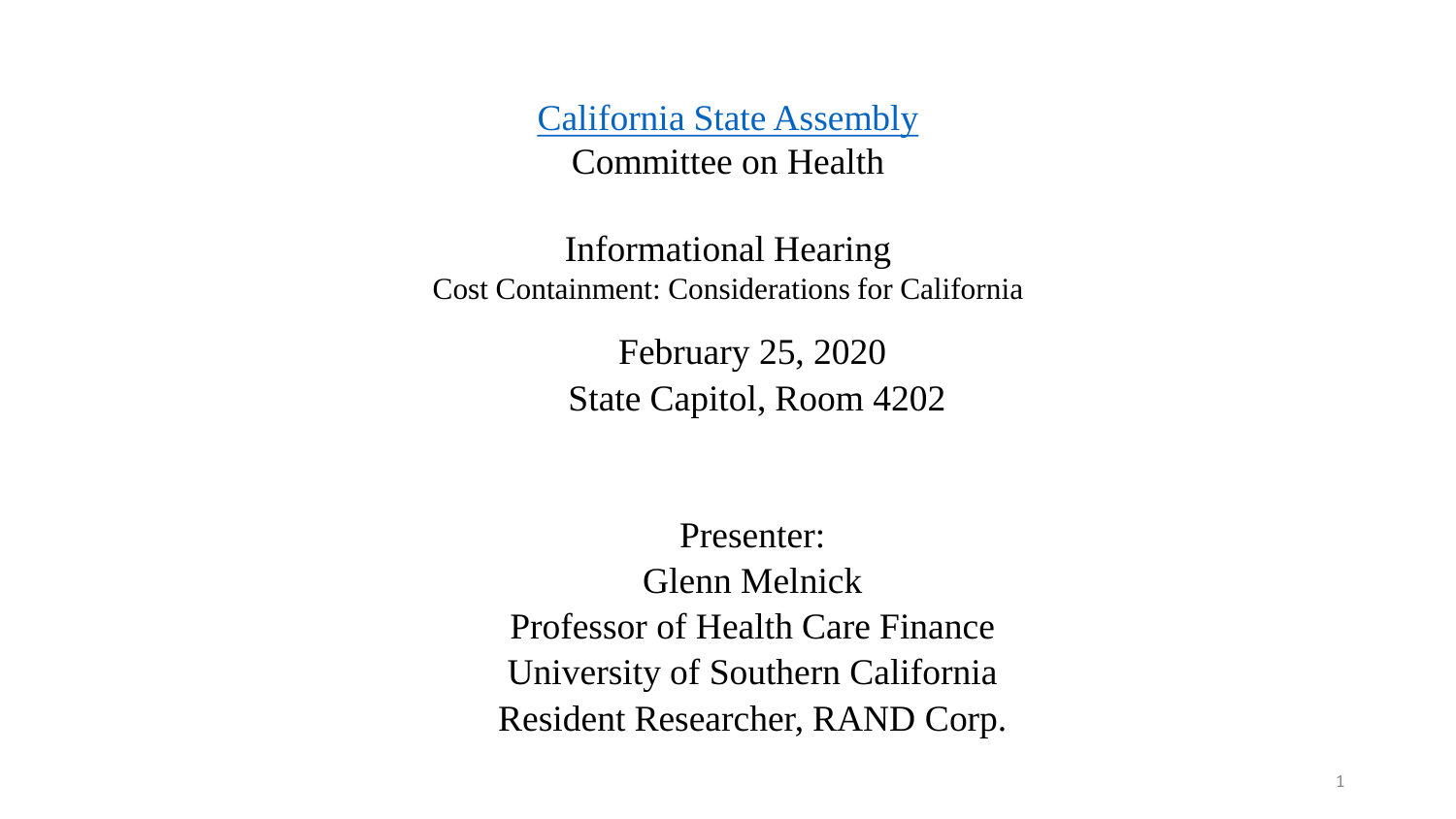

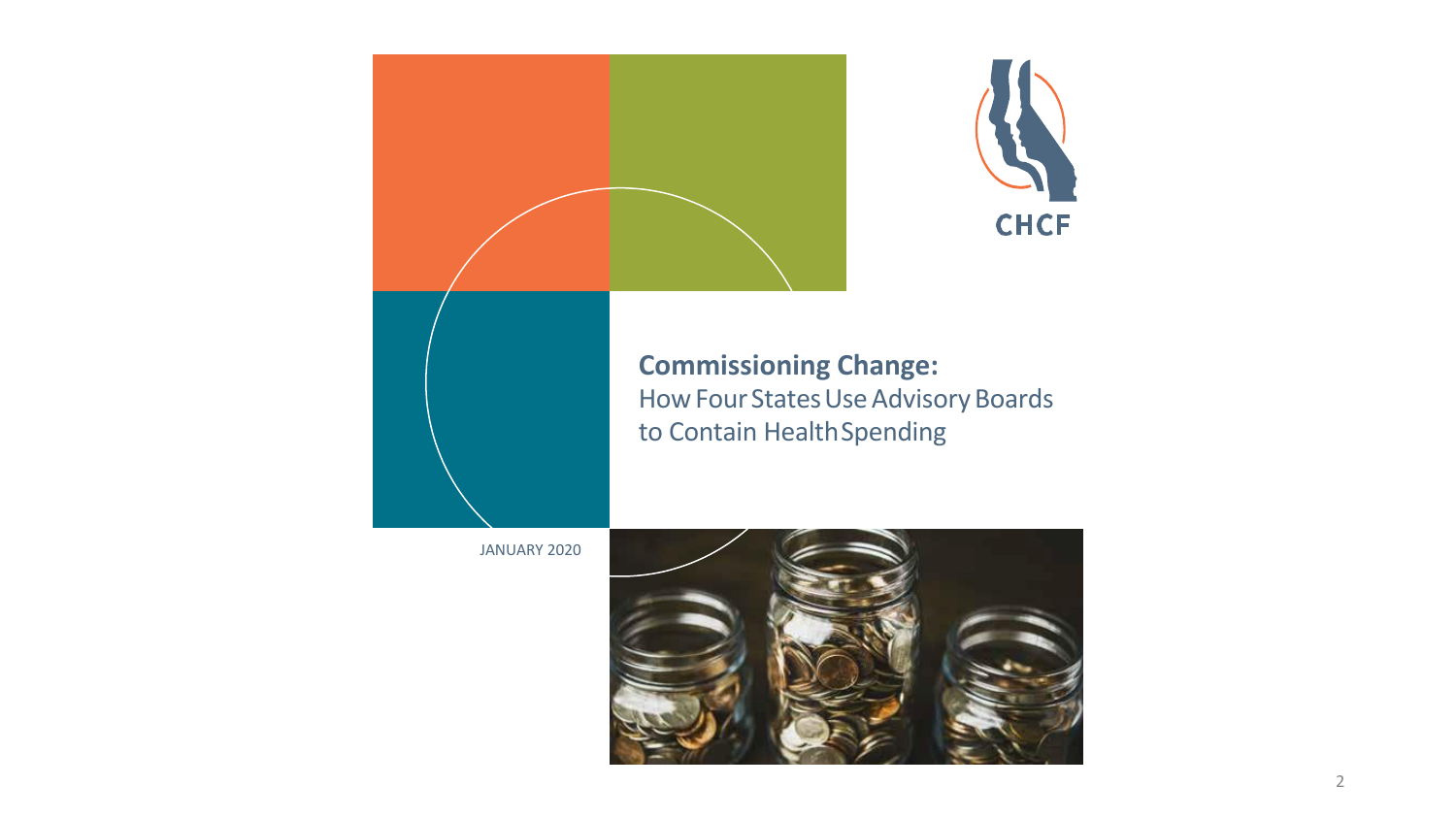## State Level Health Care Cost Commissions

- Other states have created Health Cost Commissions/Offices to reduce excessive cost growth
- Properly designed, a similar agency in California could provide policymakers a mechanism to achieve important benefits to California:
	- Lower the costs of expanding health insurance coverage to uninsured
	- Provide relief to millions of Californians struggling with premiums and out of pocket costs
	- Provide California's policy makers with greater budgetary resources to support other, nonhealth care related programs and policies
	- Improve the economic well being California's workers and their families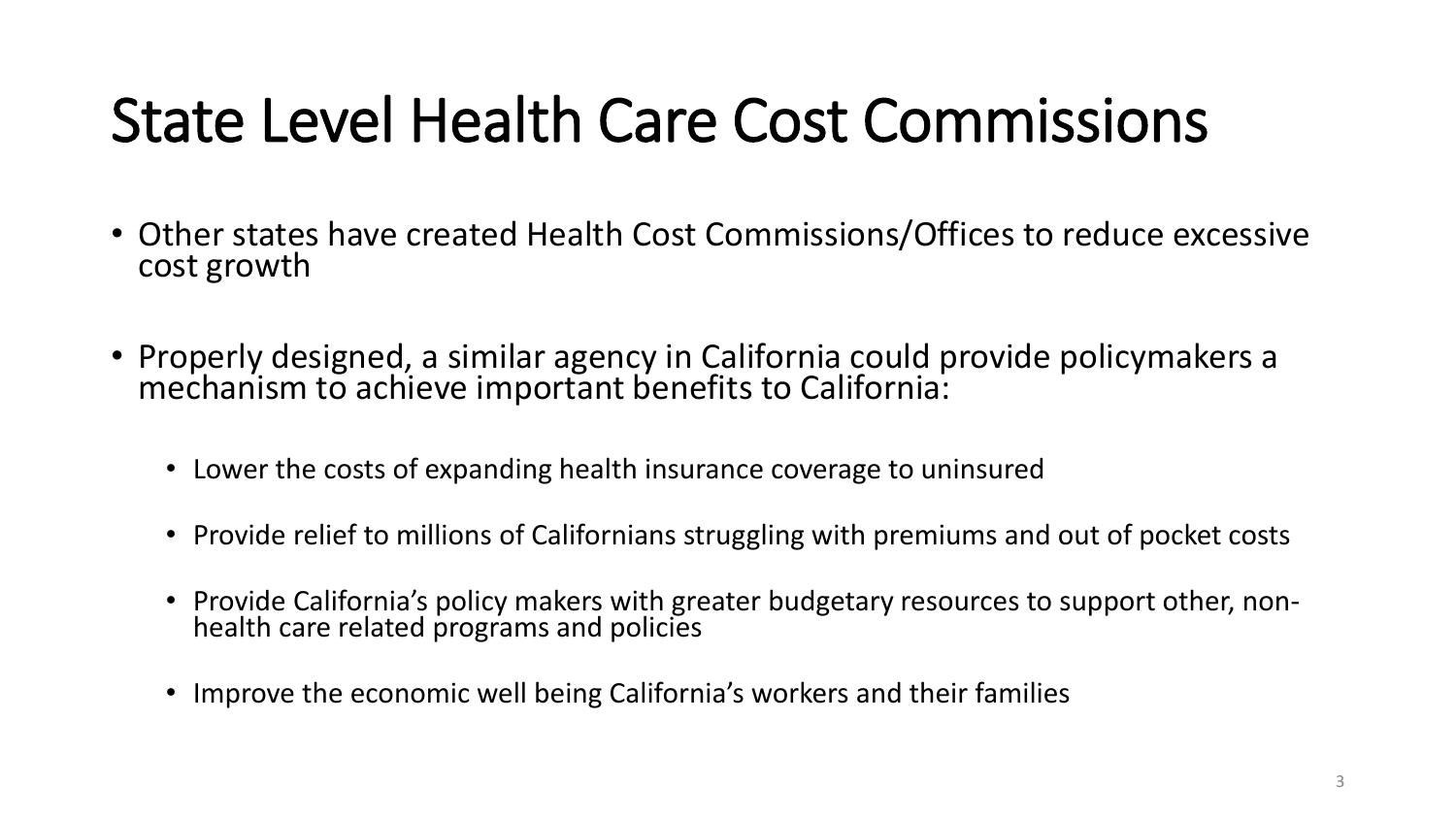#### If Premium Growth Equaled CA Economic Growth California Median Family Income Would be \$9,500 Higher

|                |                                    | 2003          | 2018          | \$              | %               |
|----------------|------------------------------------|---------------|---------------|-----------------|-----------------|
| #              |                                    | <b>Actual</b> | <b>Actual</b> | <b>Increase</b> | <b>Increase</b> |
|                | California GDP                     |               |               |                 |                 |
| 1              | Per Capita                         | \$51,780      | \$68,803      | \$17,023        | 33%             |
|                | Total Premium -                    |               |               |                 |                 |
| $\overline{2}$ | California Family                  | \$8,504       | \$20,831      | \$12,327        | <b>145%</b>     |
|                | Total Premium -<br>Tied to GDP Per |               |               |                 |                 |
| 3              | Capita Growth                      | \$8,504       | \$11,310      | \$2,806         | 33%             |
| 4              | <b>Premium Savings</b>             |               | \$9,521       |                 |                 |

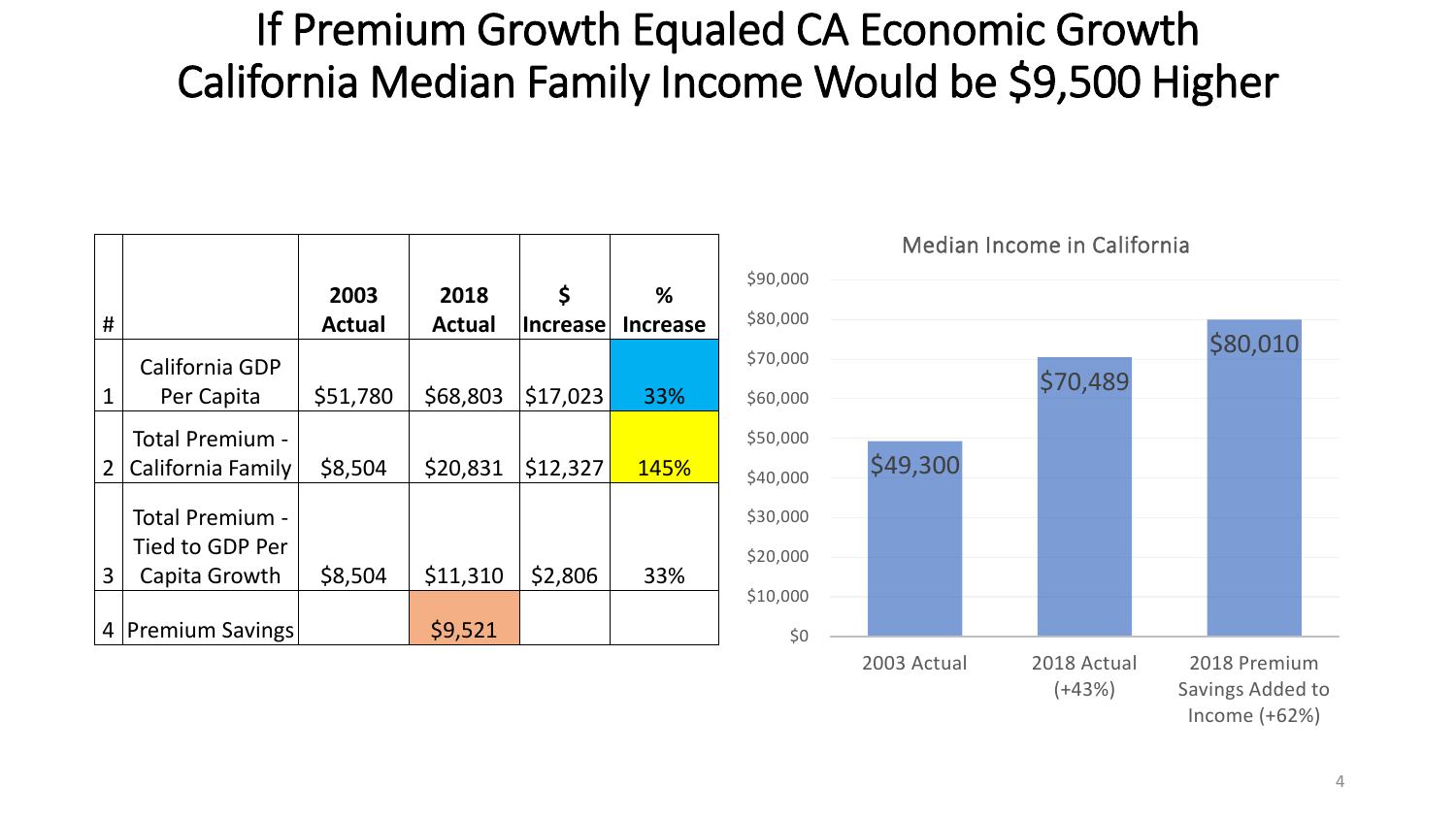## A California Commission Could Identify and Target Multiple Problem Areas

- No simple solution to our health care cost conundrum
	- Problems in our system are multiple
- Policies are needed to:
	- Set enforceable targets that encourage and create meaningful competition
	- Ensure markets are open, transparent, and competitive
	- Provide appropriate regulation when markets fail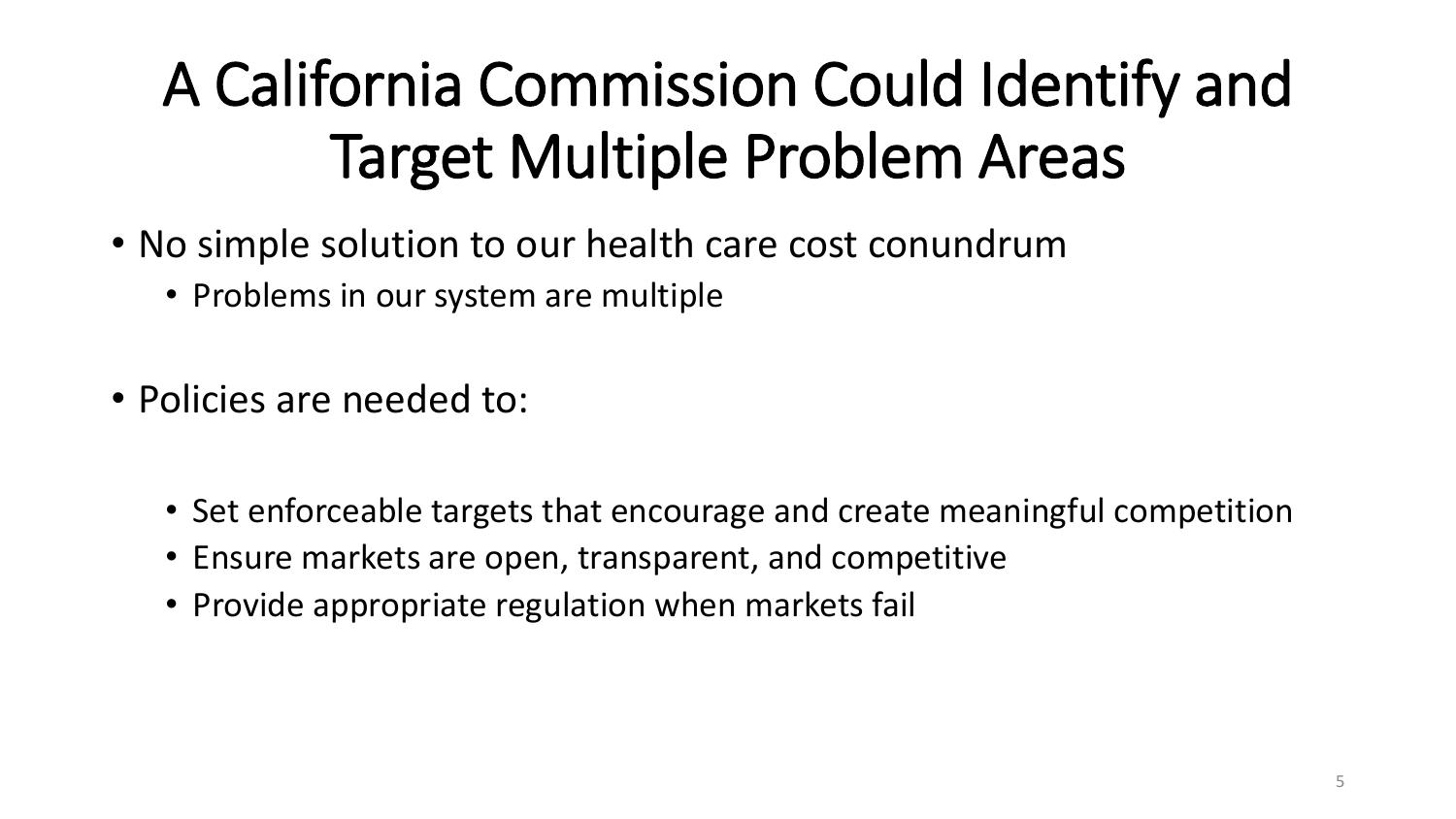## As California Considers Creating a Health Cost Commission or Office

- Opportunity to learn from and building on what other states have done will ensure our efforts help bring about an affordable health care system that works for all of us.
	- Extremely fortunate to have leaders from two other states to provide the Committee with first-hand knowledge of their models and advice for California
		- Massachusetts and Oregon
		- Well developed cost commissions
	- Later, I will provide overviews of the Commissions in Maryland and Rhode Island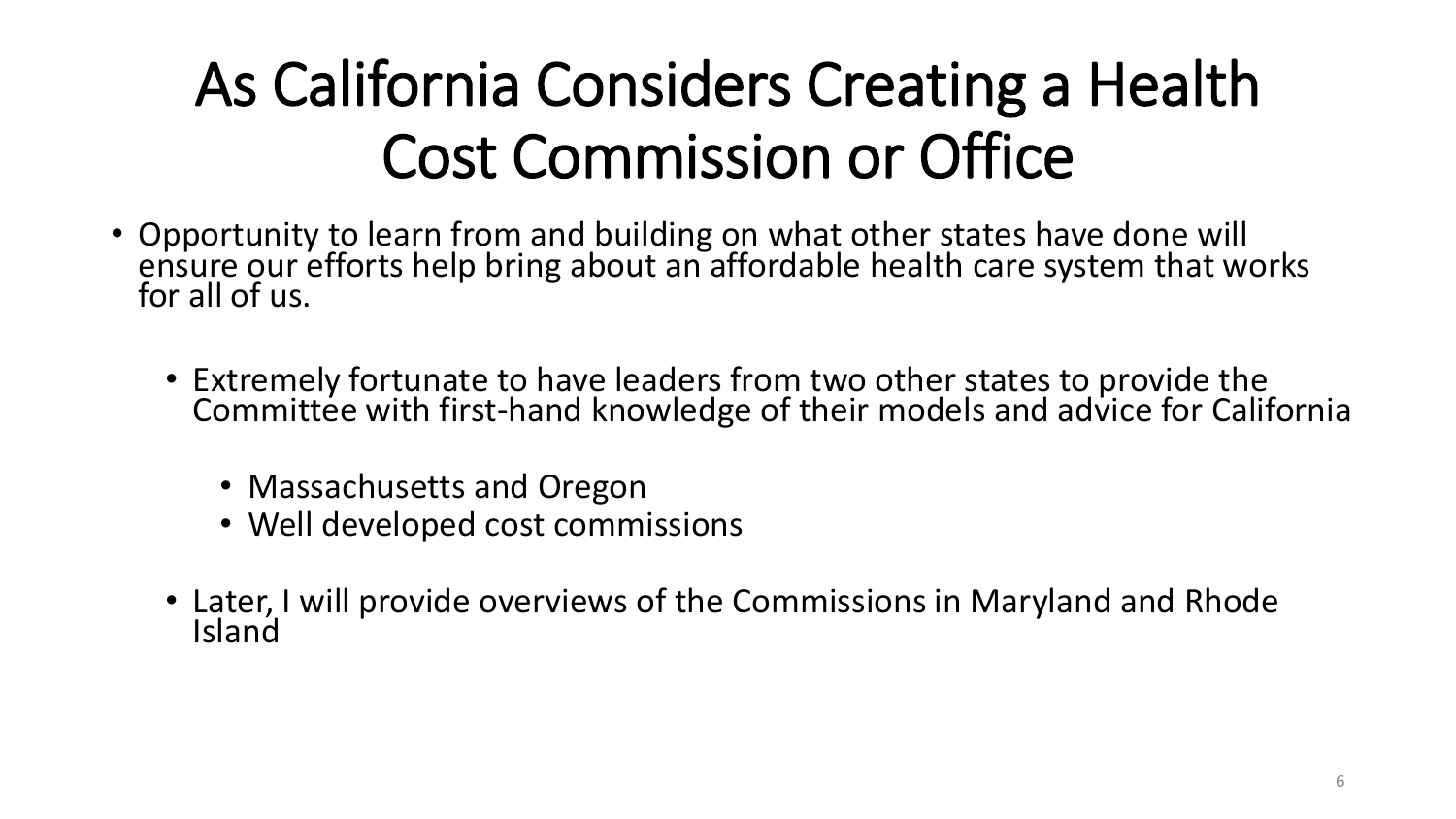## Notable Success Factors Common to Other States

#### - **Explicit Benchmarks**

- Quantitative benchmarks
- Measurable with reliable, agreed upon data
- Cost growth tied to growth of the State's economy

#### - **Authority to collect and analyze detailed data**

- Further transparency
- Understand major cost drivers
- Improve market performance
- Monitor performance relative to benchmark
- **Independent authority and stakeholder collaboration**
- **Enforcement mechanisms if targets are not met**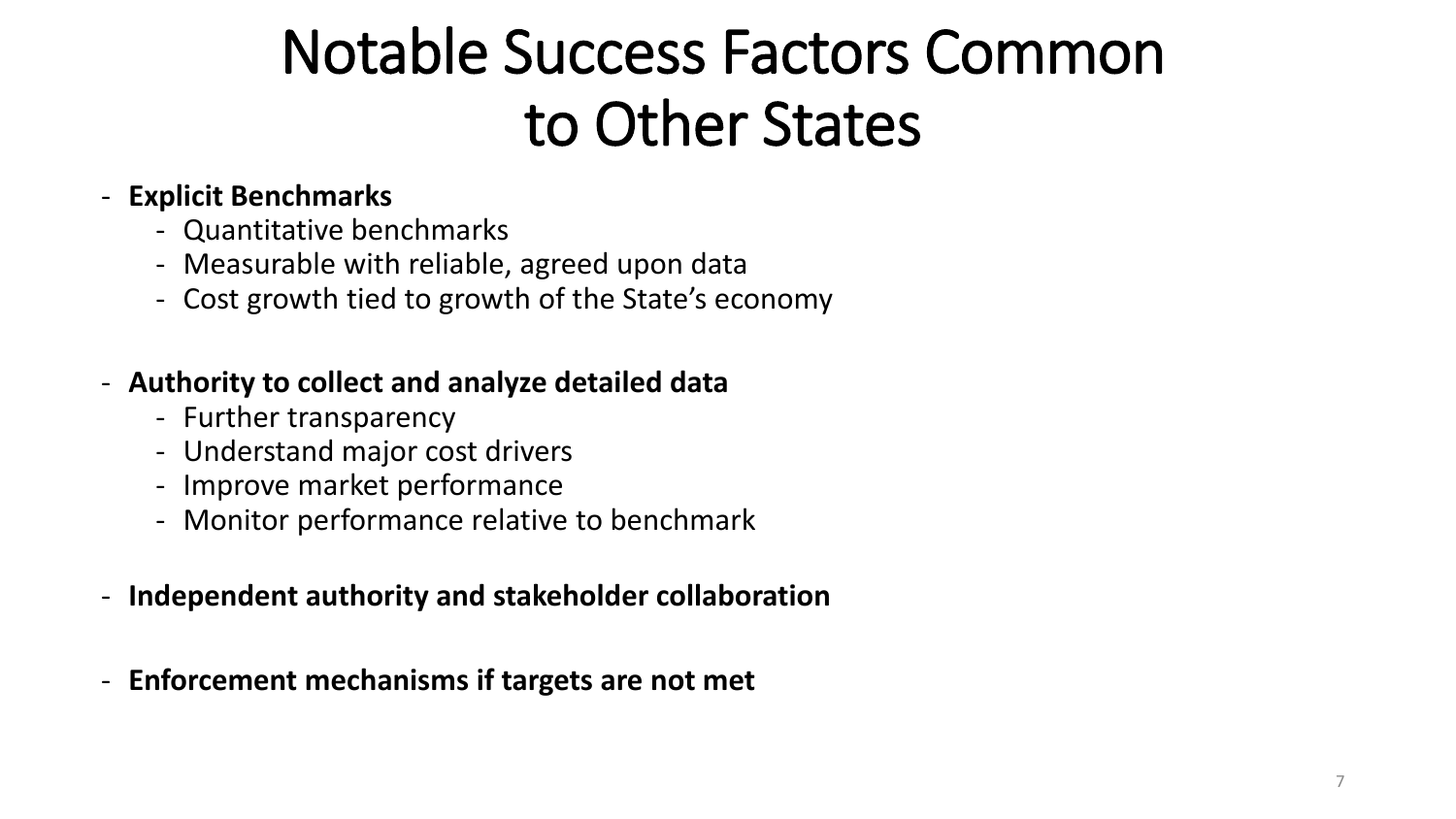#### Part 2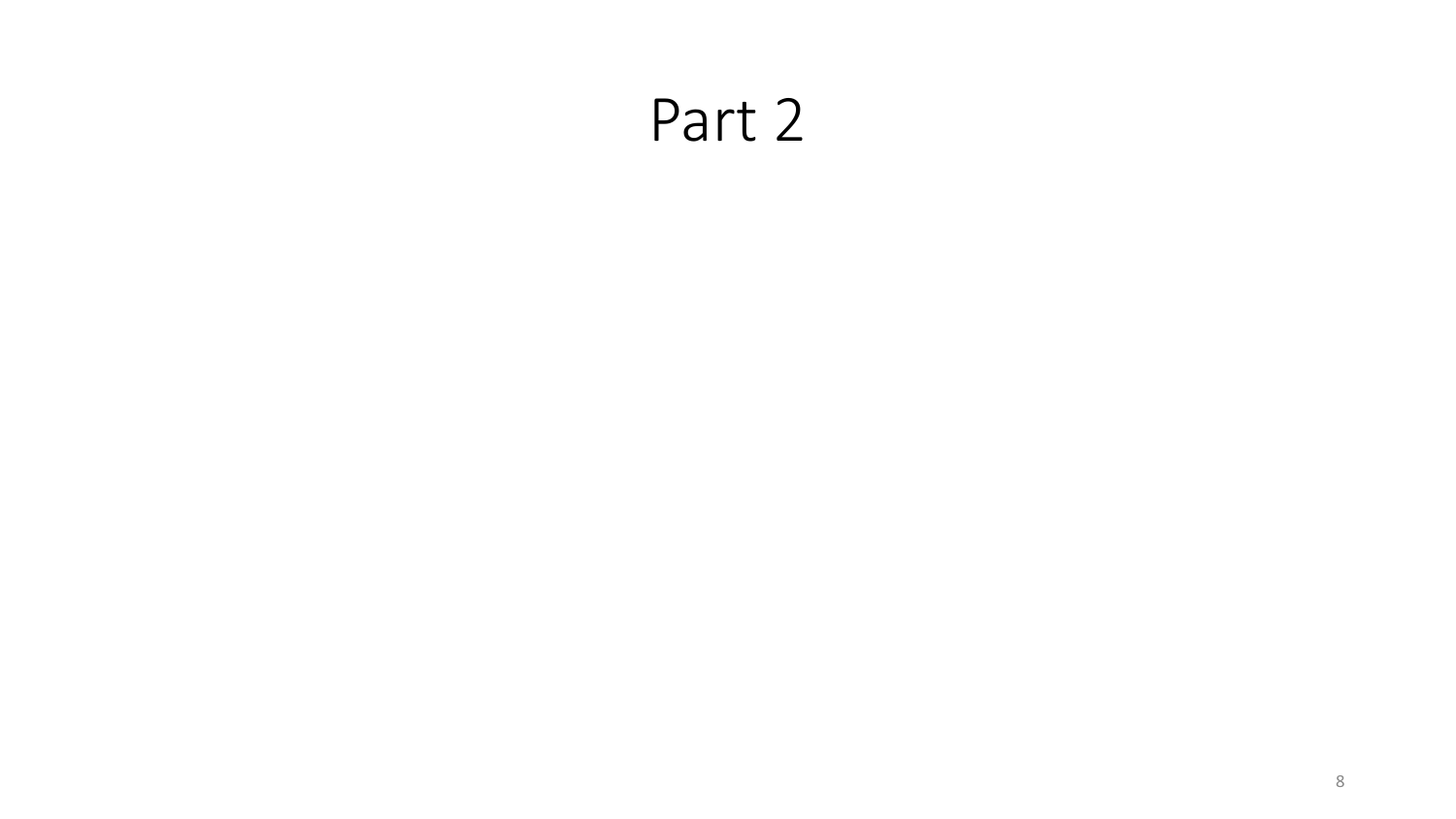## Cost Commissions - Two Other States

- Maryland
- Rhode Island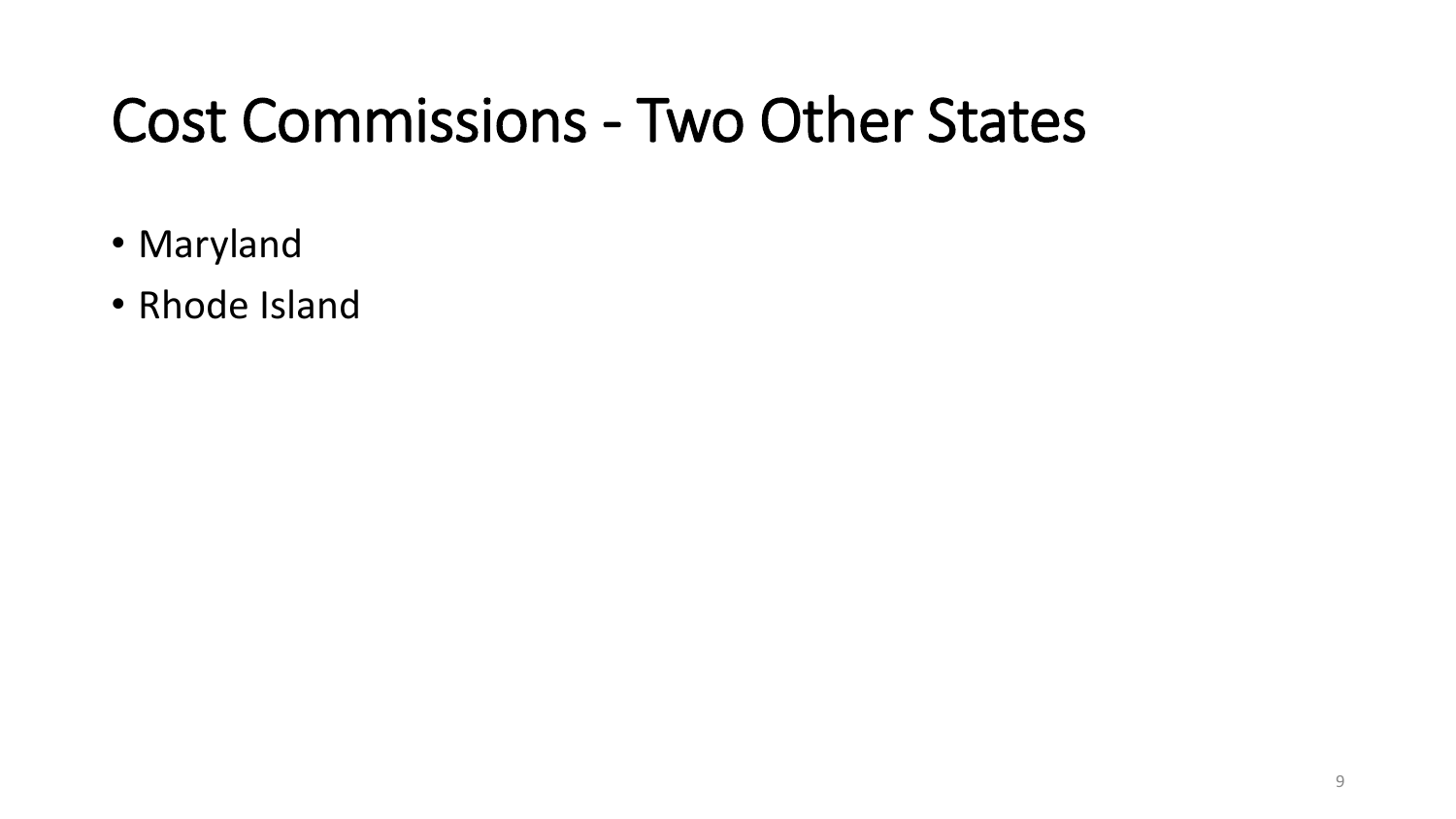### **Legislative History and Commission Structure**

|                                                             | <b>MARYLAND</b>                                                   | <b>RHODE ISLAND</b>                                          |  |
|-------------------------------------------------------------|-------------------------------------------------------------------|--------------------------------------------------------------|--|
| Year Formed                                                 | 1972                                                              | 2004                                                         |  |
| Year - Most Recent Update                                   | 2018                                                              | 2019                                                         |  |
| <b>Government Agency or Independent</b>                     | <b>Government Agency</b>                                          | <b>Government Agency</b>                                     |  |
| <b>Commission/Implementing Agency</b>                       | Maryland Health Services Cost Review<br><b>Commission (HSCRC)</b> | Office of the Health Insurance<br><b>Commissioner (OHIC)</b> |  |
| <b>Commissioners</b>                                        | Appointed by: Governor                                            | Appointed by: Governor                                       |  |
| Number of Commissioner Members                              | Seven (7) Members                                                 | One (1), State Health Insurance<br>Commissioner              |  |
| <b>Commission Member Representation</b>                     | Independent Experts, Payors, Providers, and<br><b>Consumers</b>   | State Official,<br>Supported by Working Groups               |  |
| <b>External/Supplemental Data Collection and</b><br>Support | Yes                                                               | Yes                                                          |  |
| <b>Medicare/CMS Waivers</b>                                 | All Payor CMS Waiver - includes Medicare<br>and Medicaid          | <b>None</b>                                                  |  |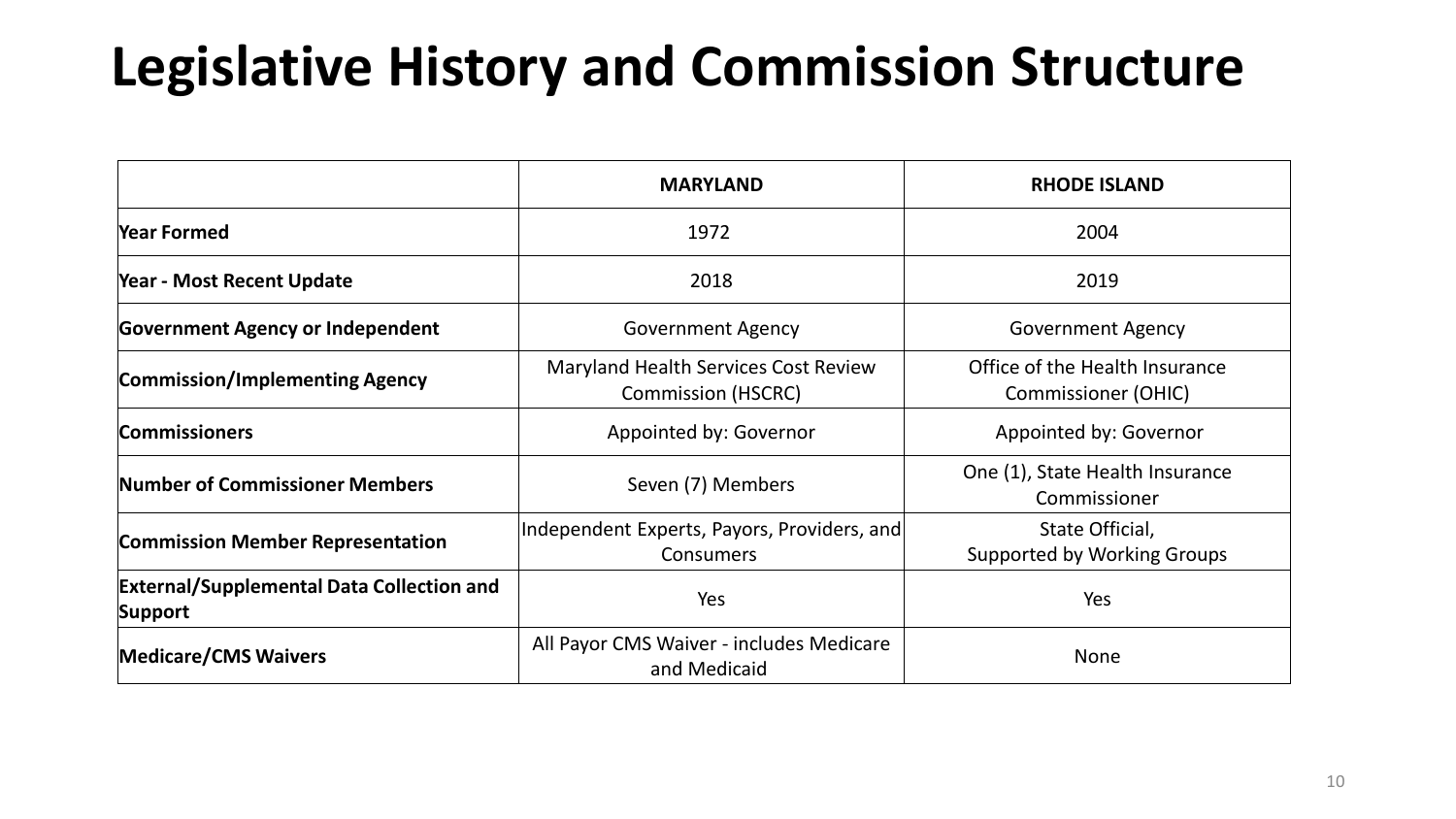## Maryland: All-Payer Global Revenue Budgets for Hospitals

- Sets Global Revenue Budgets for All Hospitals
	- Effectively controls spending for the largest component of health care costs for all payers
	- Sets statewide target for total spending for all payers
- Transitions Rural Hospitals from Cost-Based Reimbursement to Global Budgets
	- Provides predictable, stable revenue and cash flows for rural hospitals
- Provides Financial Incentives for Prevention and Population Health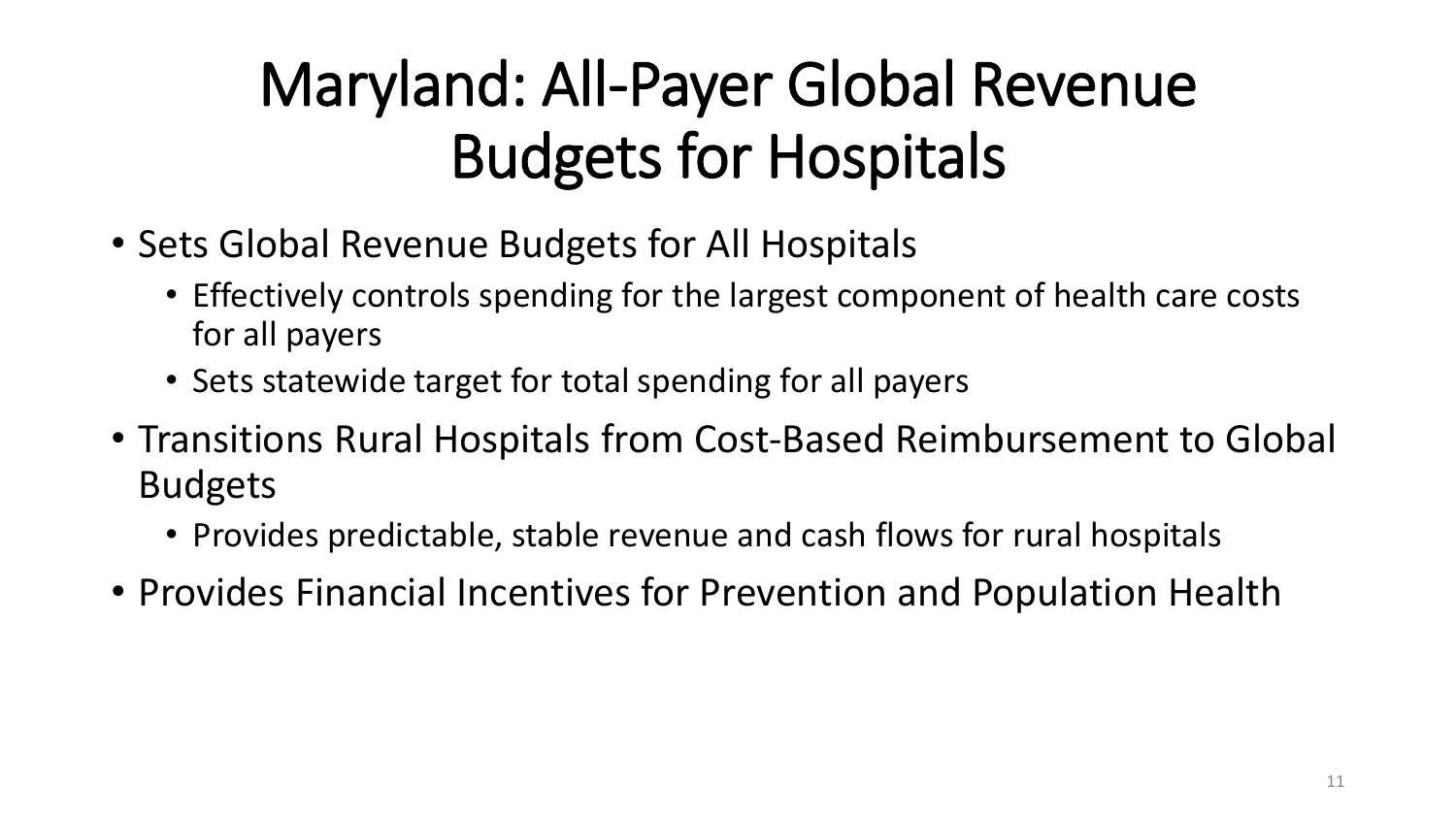# Maryland: All-Payer Global Revenue Budgets for Hospitals – Some Limitations

- Sets Global Revenue Budgets for All Hospitals
	- Limited to hospitals only
	- Patient population and attribution difficult under hospital global budgeting
- Transitions Rural Hospitals from Cost-Based Reimbursement to Global Budgets
	- Accounting for factors outside hospital control
	- Adjusting for "leakage" of care from hospital to nonhospital settings
- Maryland has a unique CMS/federal waiver that is likely not to be available to other states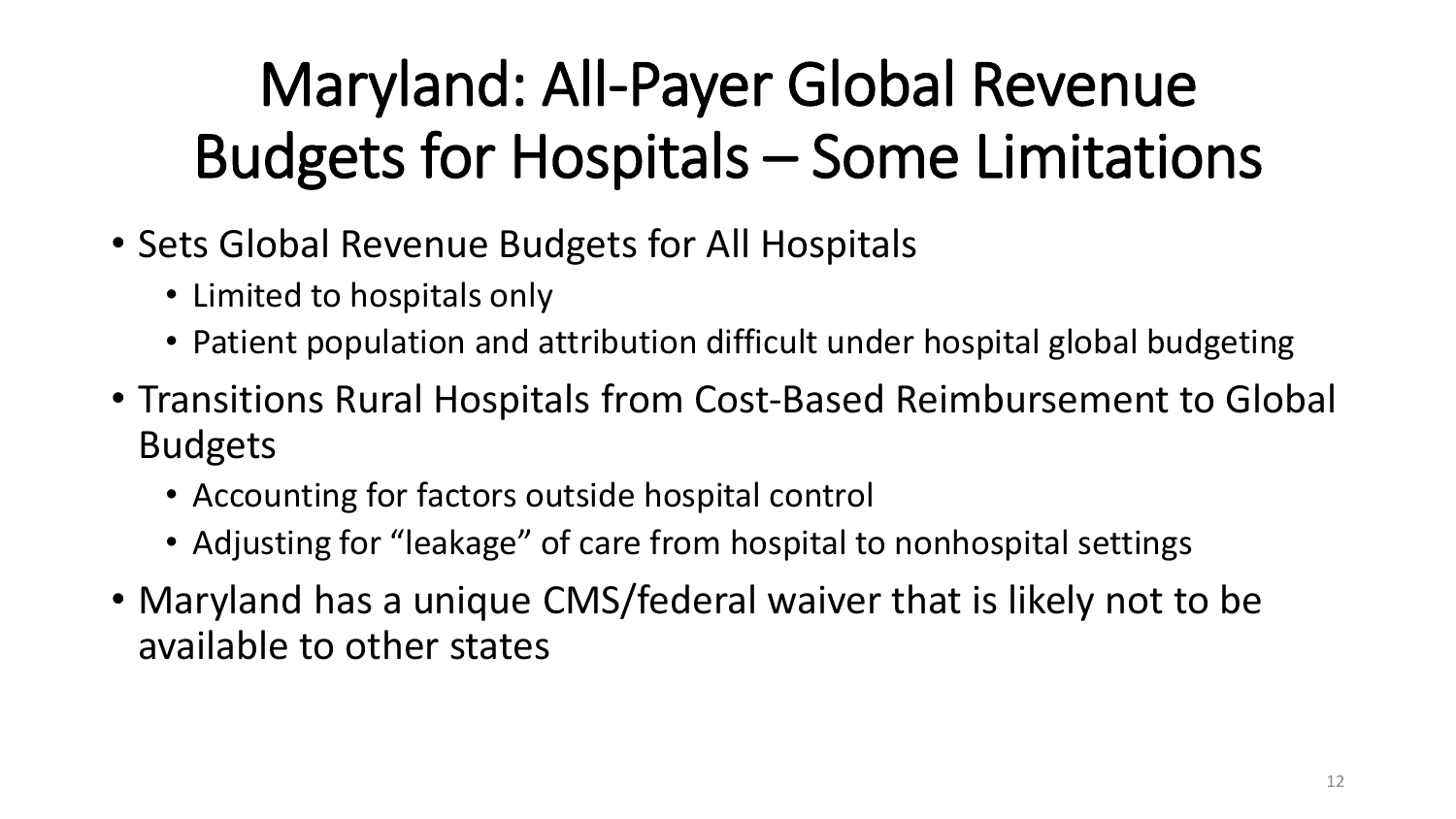# Rhode Island Model: Health Insurance Premium Regulation + Affordability Standards

- Review and Approve Health Insurance Premium Rates
	- Establishes a Global Health Spending Cap for Rhode Island Tied to Economic Growth
	- Ties 80% of Health Care Payments to Quality
	- Develops a Next-Generation Health Information Technology System for providers Health Care Payments to Quality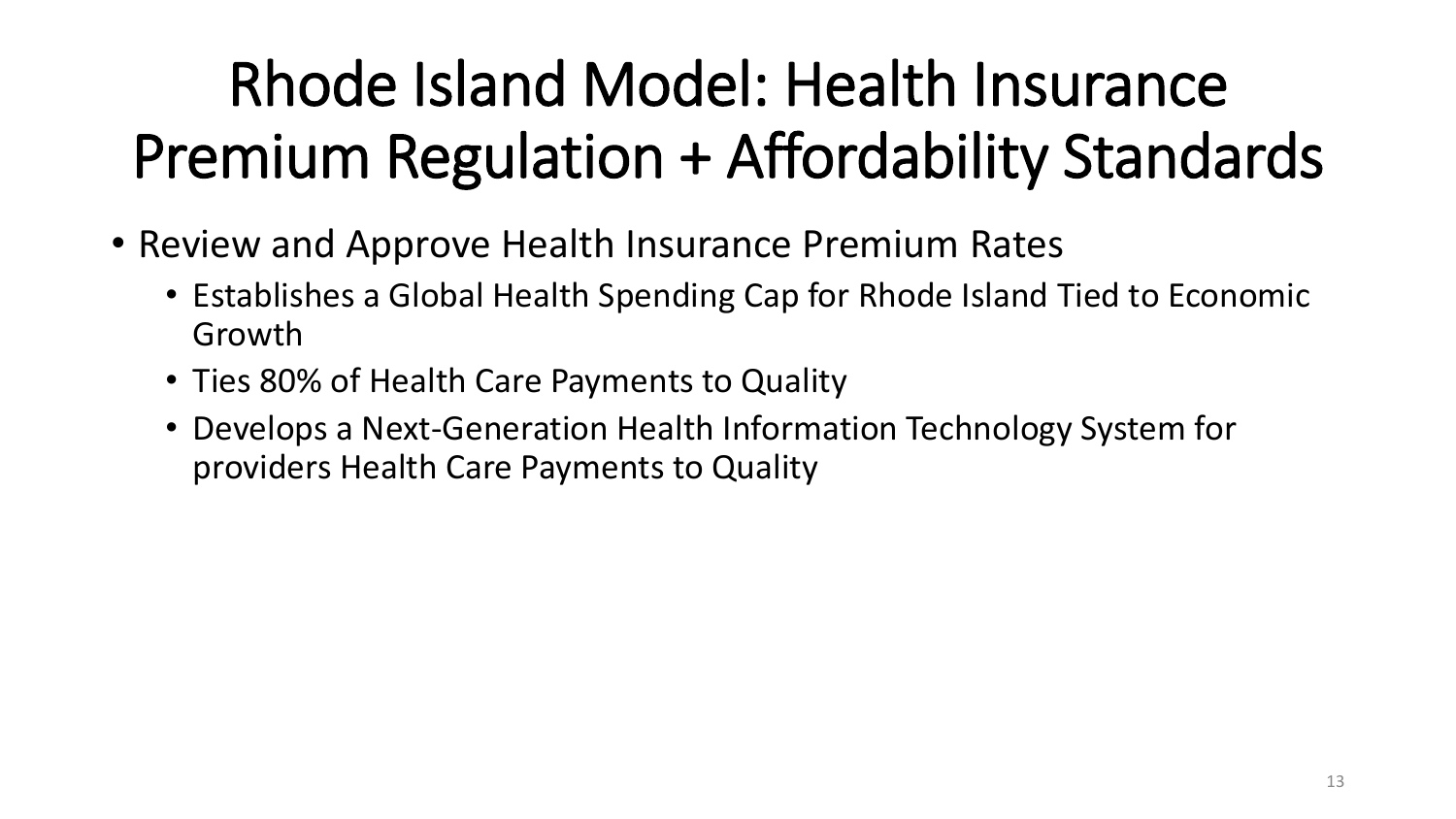## Rhode Island Model: Health Insurance Commissioner Leverages Affordability Standards

- Law allows Commissioner to Review and Approve Health Insurance Rates
- In addition -- Rhode Islands broad *Affordability Language* Allows Commissioner to:
	- Go beyond health insurance premiums
	- to underlying factors driving cost growth
	- both fully insured and self-insured plans
- Commissioner implemented a set of affordability standards (in 2010) for **all commercial insurers** in the state
	- Price controls on providers -- including annual price inflation caps for both inpatient and outpatient services (equal to the Medicare price index plus 1 percentage point)
	- Require contracts include value-based payments to hospitals
	- Require increased spending on primary care services -- by 1 percentage point per year without raising consumer premiums -- to support development the patient-centered medical home model
	- Mandate adoption of electronic health records and statewide health information exchange to support care coordination and quality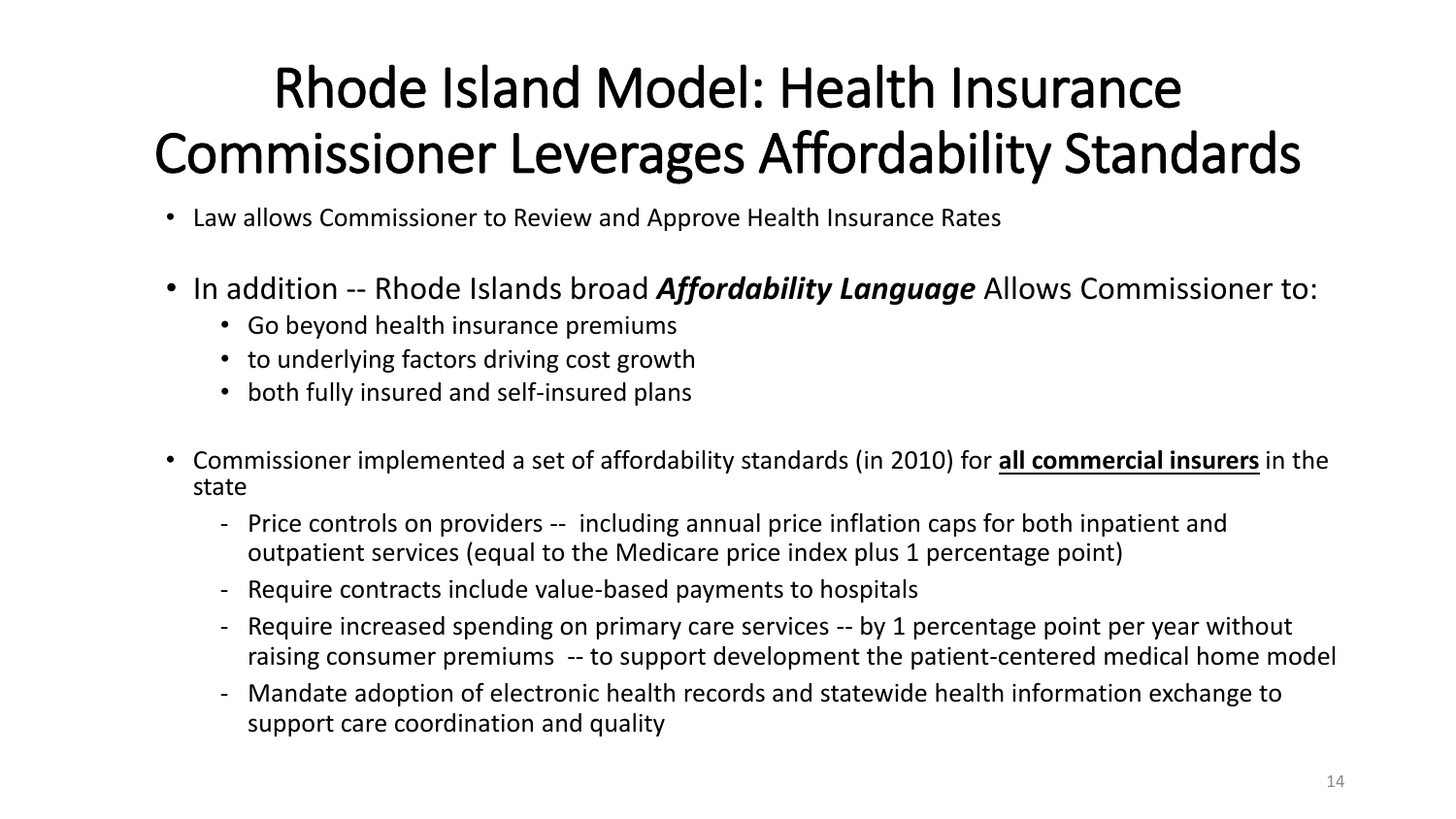## Closing Comments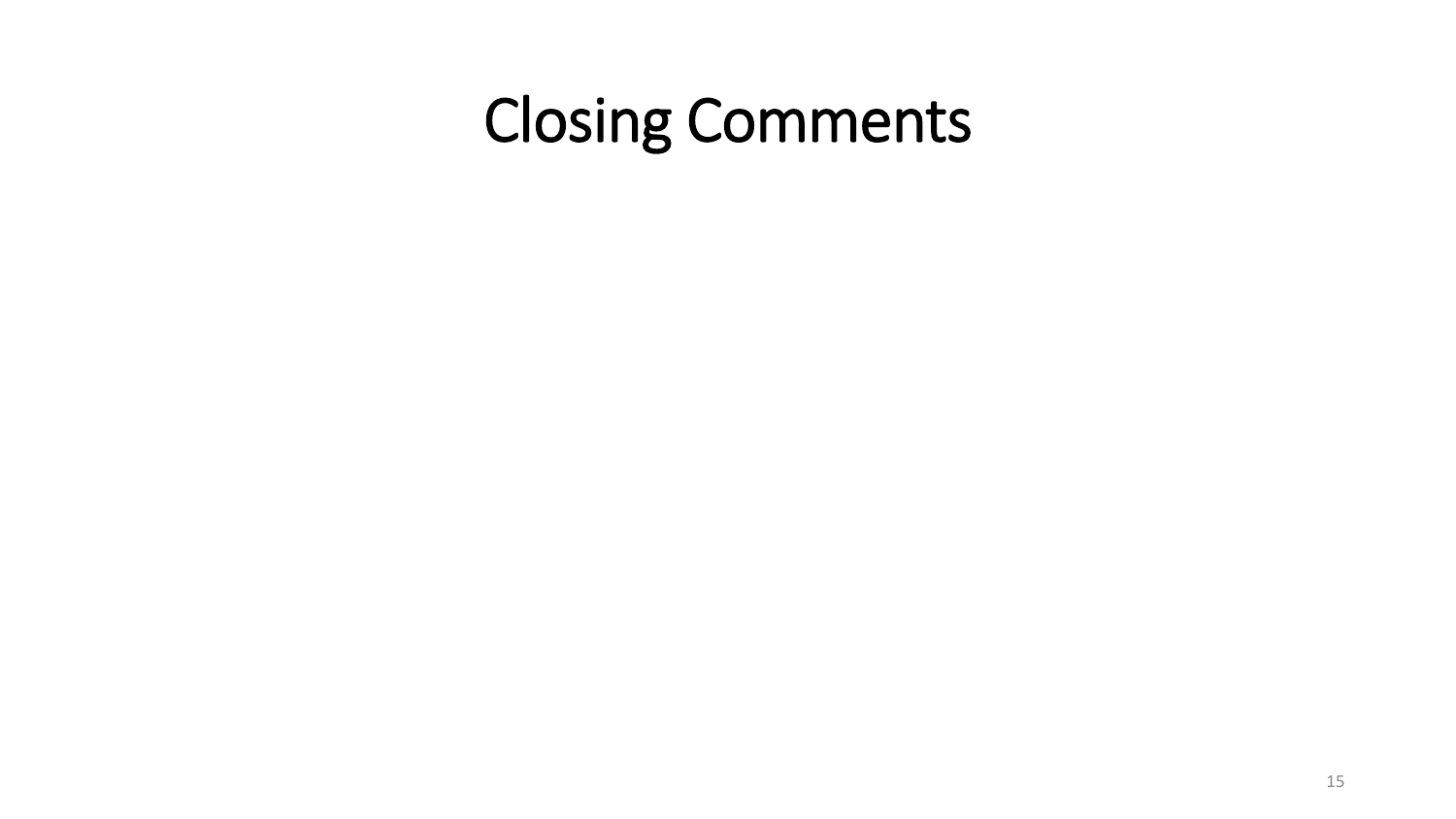## Fundamental Building Blocks – Comprehensive Data

- Our current system lacks transparency
	- Effective markets need information and transparency
	- Proper public policy needs information and transparency
- Slowing cost growth will be very difficult
	- Without good data -- likely impossible
	- Difficult decisions will be required
	- The policy debates should focus on policy trade-offs and *not* on whether we have the right data to measure important policy parameters
- Good news California has a history, experience and momentum with collecting needed health system data
	- Need to build on our experience and support development the essential APCD project
	- But, should not wait until we have everything
	- Need to make the data widely and easily available to the public and researchers to leverage the analytical resources within California health services research community